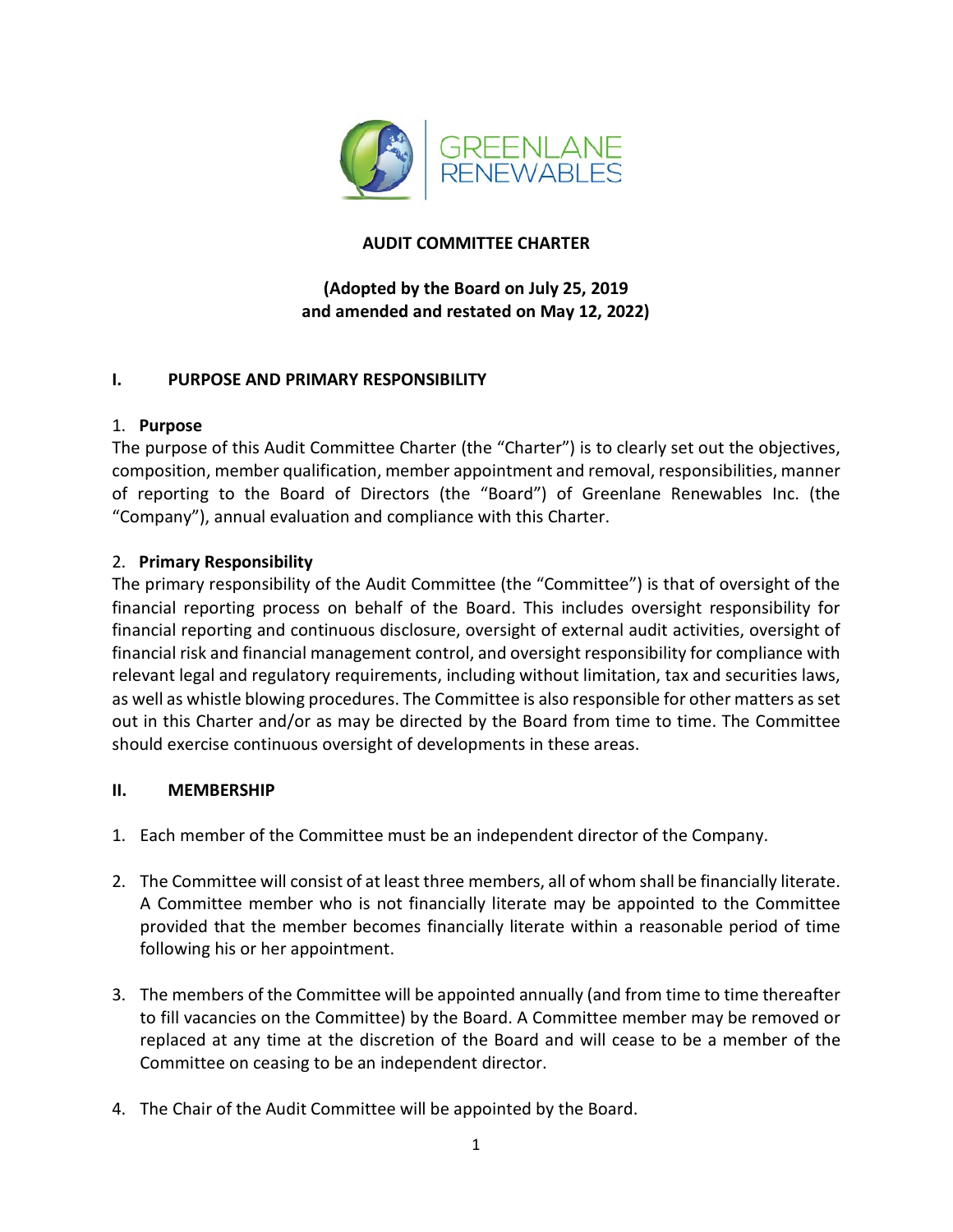## **III. AUTHORITY**

In addition to all authority required to carry out the duties and responsibilities included in this Charter, the

Committee has specific authority to:

- 1. engage, and set and pay the compensation for, independent counsel and other advisors as it determines necessary to carry out its duties and responsibilities and any such consultants or professional advisors retained by the Committee will report directly to the Committee;
- 2. communicate directly with management and any internal auditor, and with the external auditor without management involvement; and
- 3. to incur ordinary administrative expenses that are necessary or appropriate in carrying out its duties, such expenses to be paid for by the Company.

## **IV. DUTIES AND RESPONSIBILITIES**

The duties and responsibilities of the Committee include:

#### **1. Matters related to the external auditor:**

- a. recommending to the Board the external auditor to be nominated by the Board, taking into consideration the Committee's assessment of the incumbent external auditor's performance pursuant to subsection (d) below among other things;
- b. recommending to the Board the compensation of the external auditor, to be paid by the Company, in connection with:
	- (i) preparing and issuing the audit report on the Company's financial statements; and (ii) performing other audit, review or attestation services;
- c. reviewing the external auditor's annual audit plan, fee schedule and any related services proposals (including meeting with the external auditor to discuss any deviations from or changes to the original audit plan, as well as to ensure that no management restrictions have been placed on the scope and extent of the audit examinations by the external auditor or the reporting of their findings to the Committee);
- d. overseeing the work of the external auditor, including performing an annual assessment of the external auditor subsequent to the conclusion of each annual audit of the Company's financial statements, as well as a comprehensive assessment of performance every 5 years, or sooner as may be appropriate or required for any reason;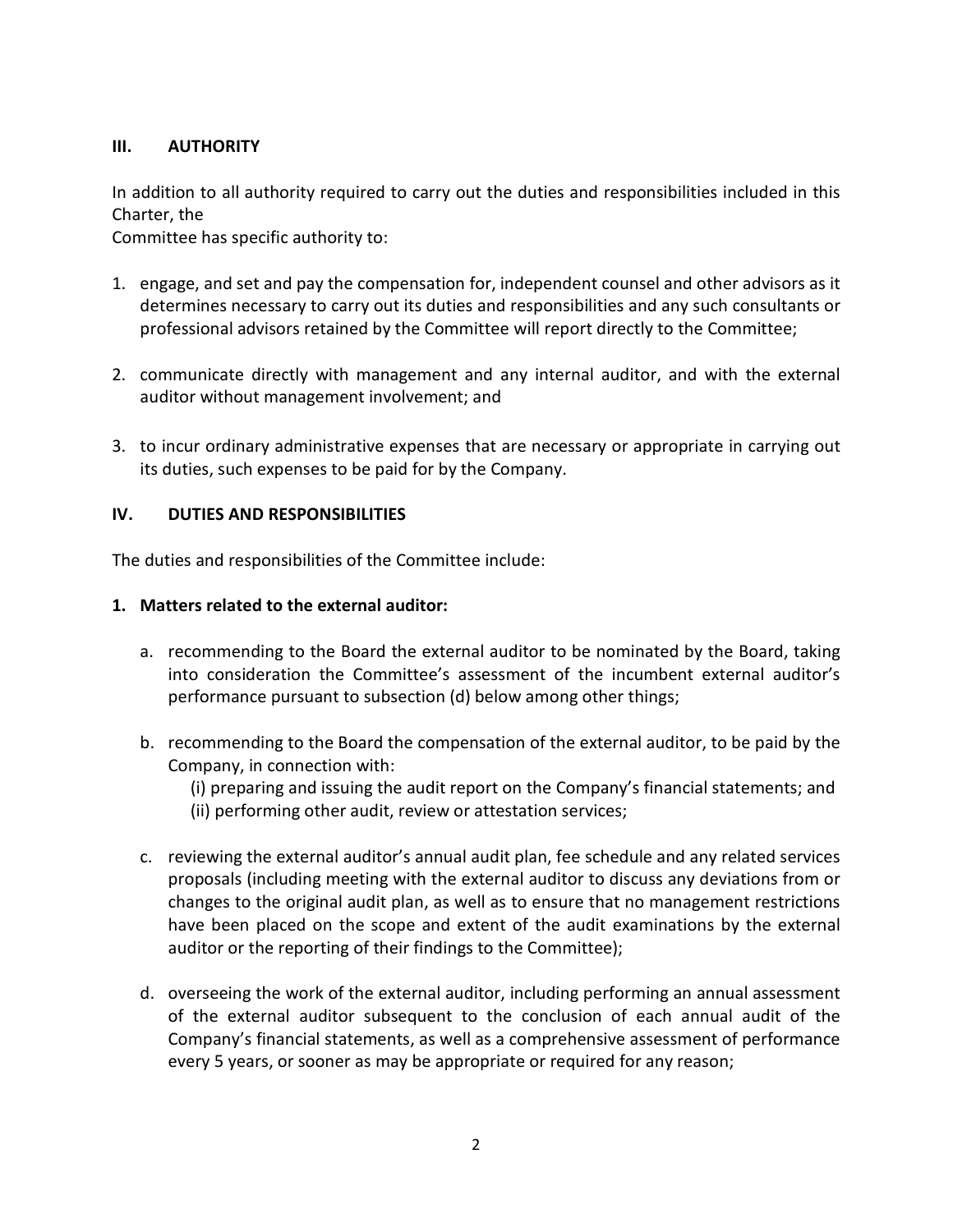- e. ensuring that the external auditor is independent by receiving a report annually from the external auditor with respect to their independence, such report to include a disclosure of all engagements (and fees related thereto) for non-audit services provided to Company;
- f. ensuring that the external auditor is in good standing with the Canadian Public Accountability Board by receiving, at least annually, a report by the external auditor on the audit firm's internal quality control processes and procedures, such report to include any material issues raised by the most recent internal quality control review, or peer review, of the firm, or any governmental or professional authorities of the firm within the preceding five years, and any steps taken to deal with such issues;
- g. ensuring that the external auditor meets the rotation requirements for partners and staff assigned to the Company's annual audit by receiving a report annually from the external auditor setting out the status of each professional with respect to the appropriate regulatory rotation requirements and plans to transition new partners and staff onto the audit engagement as various audit team members' rotation periods expire;
- h. reviewing and approving the Company's hiring policies with respect to partners or employees (or former partners or employees) of either a former or the present external auditor;
- i. pre-approving all non-audit services to be provided to the Company or any subsidiaries by the Company's external auditor (the Chair of the Committee has the authority to preapprove in between regularly scheduled Committee meetings any non-audit service of less than \$25,000, however such approval will be presented to the Committee at the next scheduled meeting for formal approval);
- j. overseeing compliance with regulatory authority requirements for disclosure of external auditor services and Committee activities;

## **2. Matters related to the financial statements and accounting:**

- a. reviewing and discussing with management and the external auditor the annual audited and quarterly unaudited financial statements and related Management Discussion and Analysis ("MD&A"), including the appropriateness of the Company's accounting policies, disclosures (including material transactions with related parties), reserves, key estimates and judgements (including changes or variations thereto) and obtaining reasonable assurance that the financial statements are presented fairly in accordance with GAAP and the MD&A is in compliance with appropriate regulatory requirements;
- b. reviewing and discussing with management and the external auditor major issues regarding accounting principles and financial statement presentation including any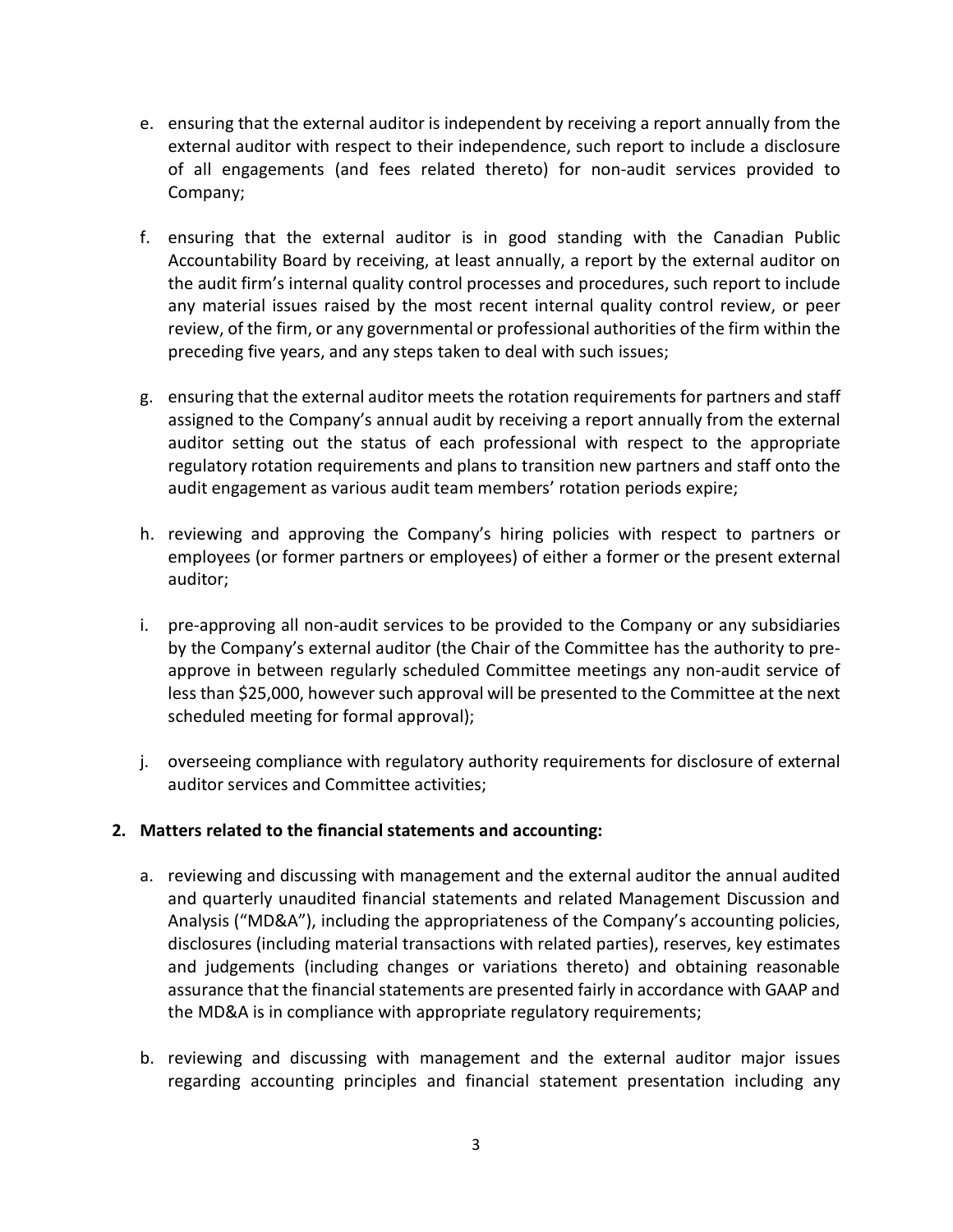changes in the selection or application of accounting principles to be used in the preparation of the financial statements of the Company and its subsidiaries;

- c. reviewing and discussing with management and the external auditor the external auditor's written communications to the Committee in accordance with generally accepted auditing standards and other applicable regulatory requirements arising from the annual audit and quarterly review engagements;
- d. reviewing the external auditor's report to the shareholders on the Company's annual financial statements;
- e. reporting on and recommending to the Board the approval of the annual financial statements and the external auditor's report on those financial statements, the quarterly unaudited financial statements, and the related MD&A and press releases for such financial statements, before the dissemination of these documents to shareholders, regulators, analysts and the public;
- f. satisfying itself on a regular basis through reports from management and related reports, if any, from the external auditor, that adequate procedures are in place for the review of the Company's disclosure of financial information extracted or derived from the Company's financial statements that such information is fairly presented;
- g. overseeing the adequacy of the Company's system of internal accounting controls and obtaining from management and the external auditor summaries and recommendations for improvement of such internal controls and processes, together with reviewing management's remediation of identified weaknesses;
- h. reviewing with management and the external auditor the integrity of disclosure controls and internal controls over financial reporting. Reviewing the annual and quarterly Chief Executive Officer ("CEO") and Chief Financial Officer ("CFO") certifications under NI 52 – 109 and ensuring that the Company has an effective process in place to support those certifications;
- i. reviewing, monitoring, discussing and assessing the processes management has put in place to identify and manage the principal risks that could impact the financial reporting of the Company and discussing policies with respect to risk assessment and risk management, which discussions will include:
	- (i) the Company's major financial risk exposures and the steps management has taken to monitor and control such exposures, and
	- (ii) guidelines and policies to govern the process by which risk assessment and management is undertaken;
- j. satisfying itself that management has developed and implemented a system to ensure that the Company meets its continuous disclosure obligations through the receipt of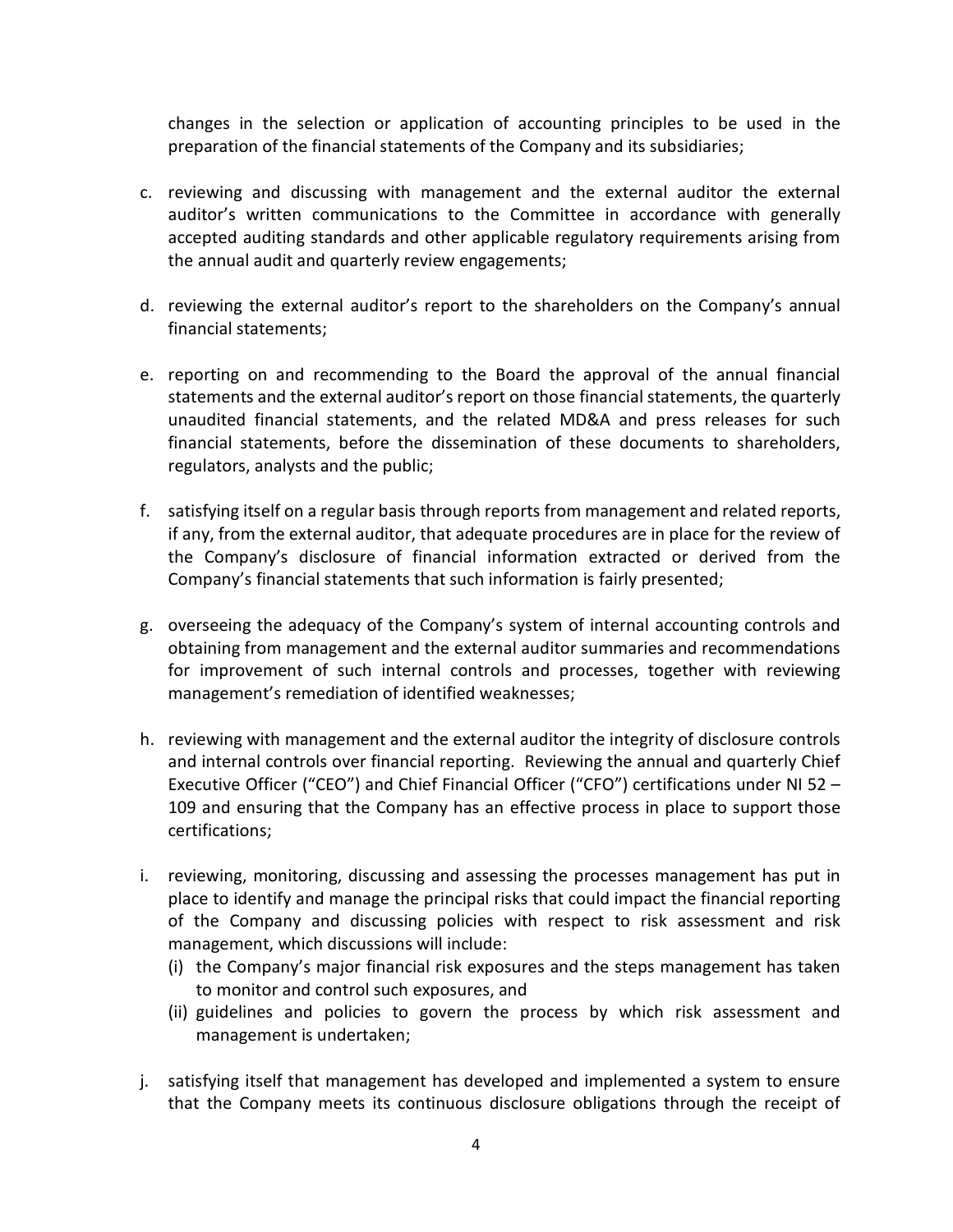regular reports from management and the Company's legal advisors on the functioning of the disclosure compliance system, (including any significant instances of noncompliance with such system) in order to satisfy itself that such system may be reasonably relied upon;

- k. reviewing the Company's Disclosure Policy at least annually and, after consultation with the CFO recommending any changes to the Board for approval;
- l. resolving disputes between management and the external auditor regarding financial reporting;
- m. establishing procedures for:
	- (i) the receipt, retention and treatment of complaints received by the Company from employees and others regarding accounting, internal accounting controls or auditing matters and questionable practises relating thereto; and
	- (ii) the confidential, anonymous submission by employees of the Company of concerns regarding questionable accounting or auditing matters.

## **3. Cybersecurity matters**

- a. Overseeing policies, procedures, plans and execution of matters with respect to:
	- (i) security, confidentiality, availability and integrity of the Company's data, including personal information and customer and other third party confidential information in the Company's possession or custody;
	- (ii) its information technology systems, including enterprise cybersecurity and privacy; and
	- (iii) the Company's preparation for responding to any material incidents.
- b. Overseeing the Company's compliance with applicable information security and data protection laws and industry standards, and overseeing any internal audits of the Company's information technology systems and processes.
- c. Reviewing the Company's cyber insurance policies to ensure appropriate coverage.

#### **4. Other matters**

- a. Establishing procedures for:
	- (i) reviewing the expenses of the Chair of the Board, and the CEO on a semi-annual basis;
	- (ii) reviewing the adequacy of the Company's insurance coverage (excluding Directors' and Officers' insurance coverage, which is reviewed by the Corporate Governance and Nominating Committee);
	- (iii) reviewing activities, organizational structure, and qualifications of the CFO and the staff in the finance and accounting function and ensuring that matters related to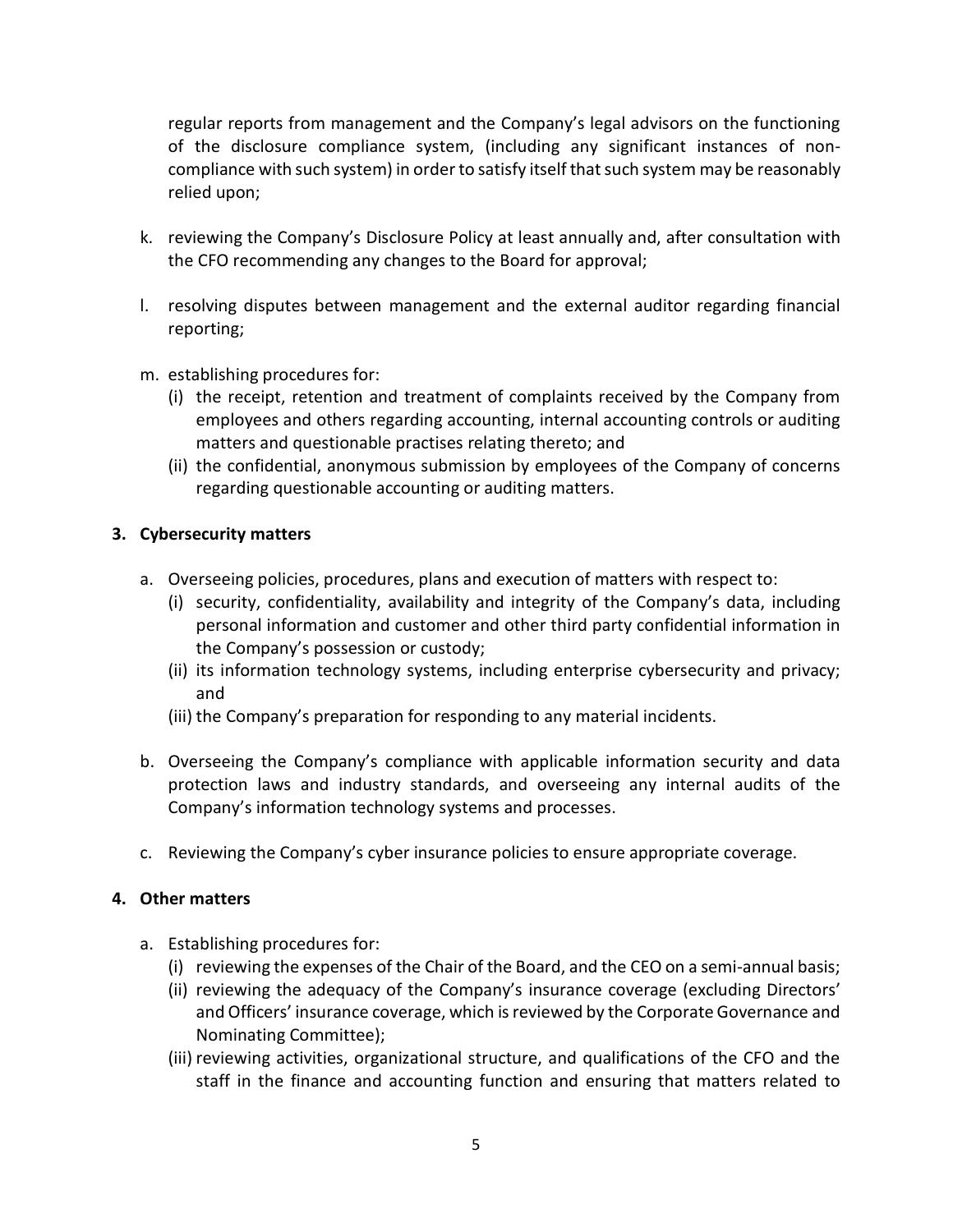succession planning within the finance and accounting function are raised for consideration at the Board, and

- (iv) reviewing fraud prevention policies and programs and monitoring their implementation.
- b. A regular part of Committee meetings involves the appropriate orientation of new members as well as the continuous education of all members. Items to be discussed include specific business issues as well as new accounting and securities legislation that may impact the Company. The Chair of the Committee will regularly canvass the Committee members for continuous education needs and in conjunction with the Board education program, arrange for such education to be provided to the Committee on a timely basis.
- c. On an annual basis the Committee shall review and assess the adequacy of this Charter taking into account all applicable legislative and regulatory requirements as well as any best practice guidelines recommended by the applicable regulatory bodies with whom the Company has a reporting relationship and, if appropriate, recommend changes to the Charter to the Board for its approval.

## **V. MEETINGS**

- 1. The quorum for a meeting of the Committee is a majority of the members of the Committee.
- 2. The Chair of the Committee shall be responsible for leadership of the Committee, including scheduling and presiding over meetings, preparing agendas, overseeing the preparation of briefing documents to circulate during the meetings as well as pre-meeting materials, and making regular reports to the Board. The Chair of the Committee will also maintain regular liaison with the CEO, CFO, and the lead engagement partner of the external auditor.
- 3. The Committee's schedule of meetings and agendas will be set annually by the Committee. Dates and locations will be provided to the Board, the Committee members, the external auditor and management in advance.
- 4. The Committee will meet in camera separately with the CEO and separately with the CFO of the Company at least annually to review the financial affairs of the Company.
- 5. The Committee will meet with the external auditor of the Company in camera at least at each meeting at which the external auditor is in attendance, to review the external auditor's examination and report.